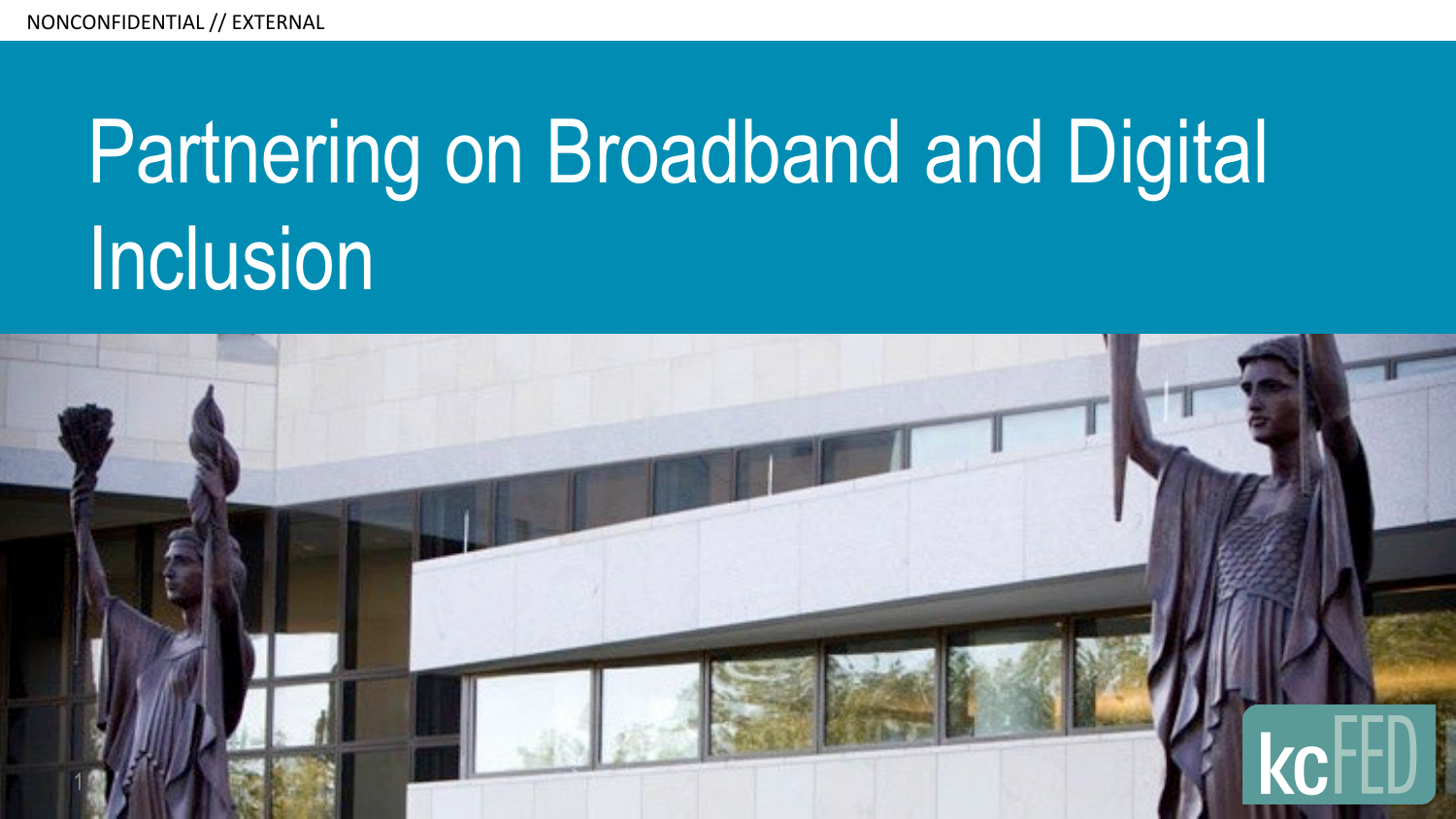

#### *Jeremy Hegle Community Development Advisor Federal Reserve Bank of Kansas City*

*The views in this presentation do not necessarily represent the views of the Federal Reserve Bank of Kansas City nor the Federal Reserve System*

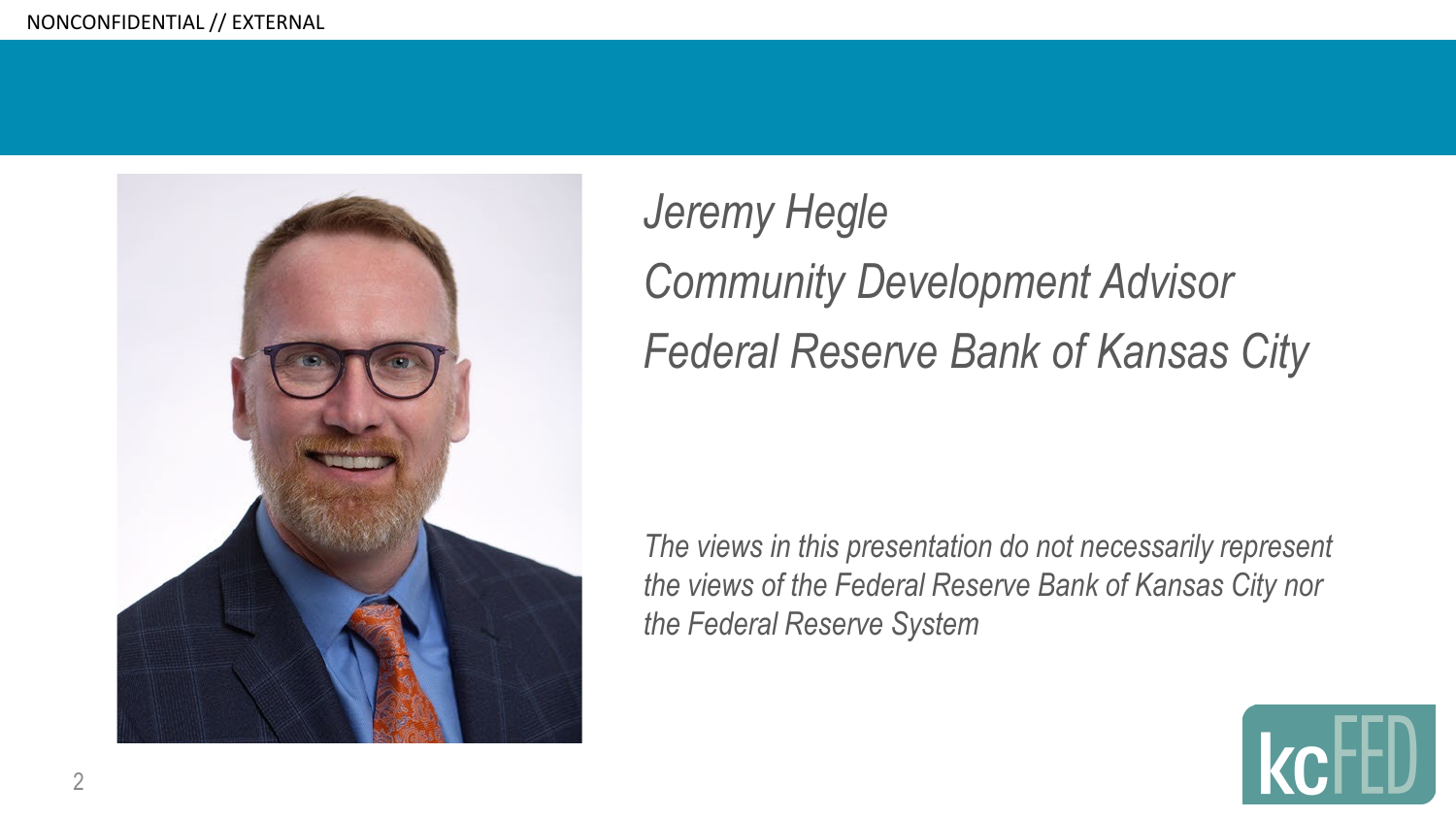NONCONFIDENTIAL // EXTERNAL

#### The Federal Reserve System



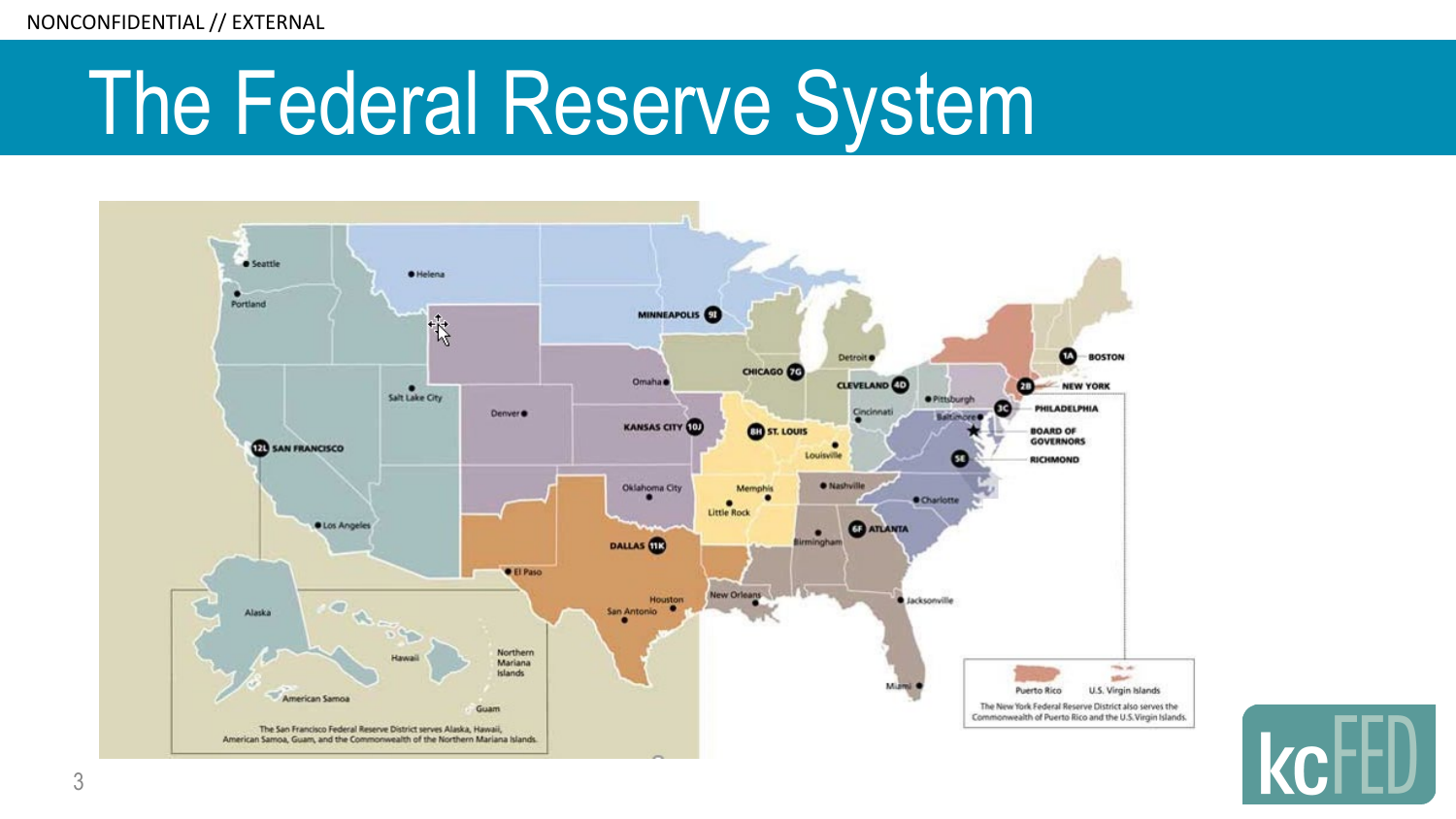#### The Work of the Kansas City Fed

The Kansas City Fed fosters the stability, integrity and efficiency of the nation's monetary, financial and payments systems to promote a stable, healthy economy.

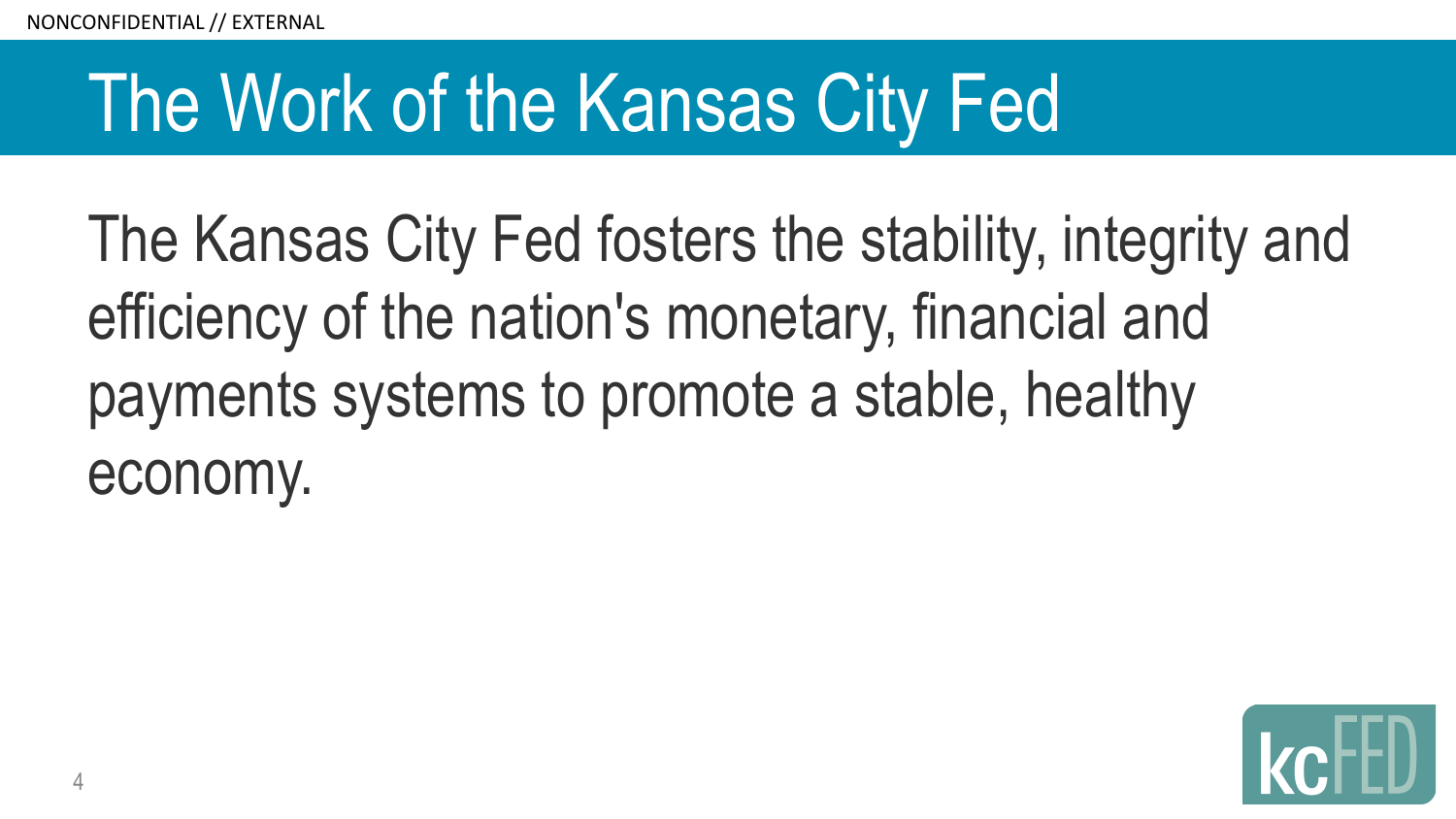NONCONFIDENTIAL // EXTERNAL

# **disconnected**



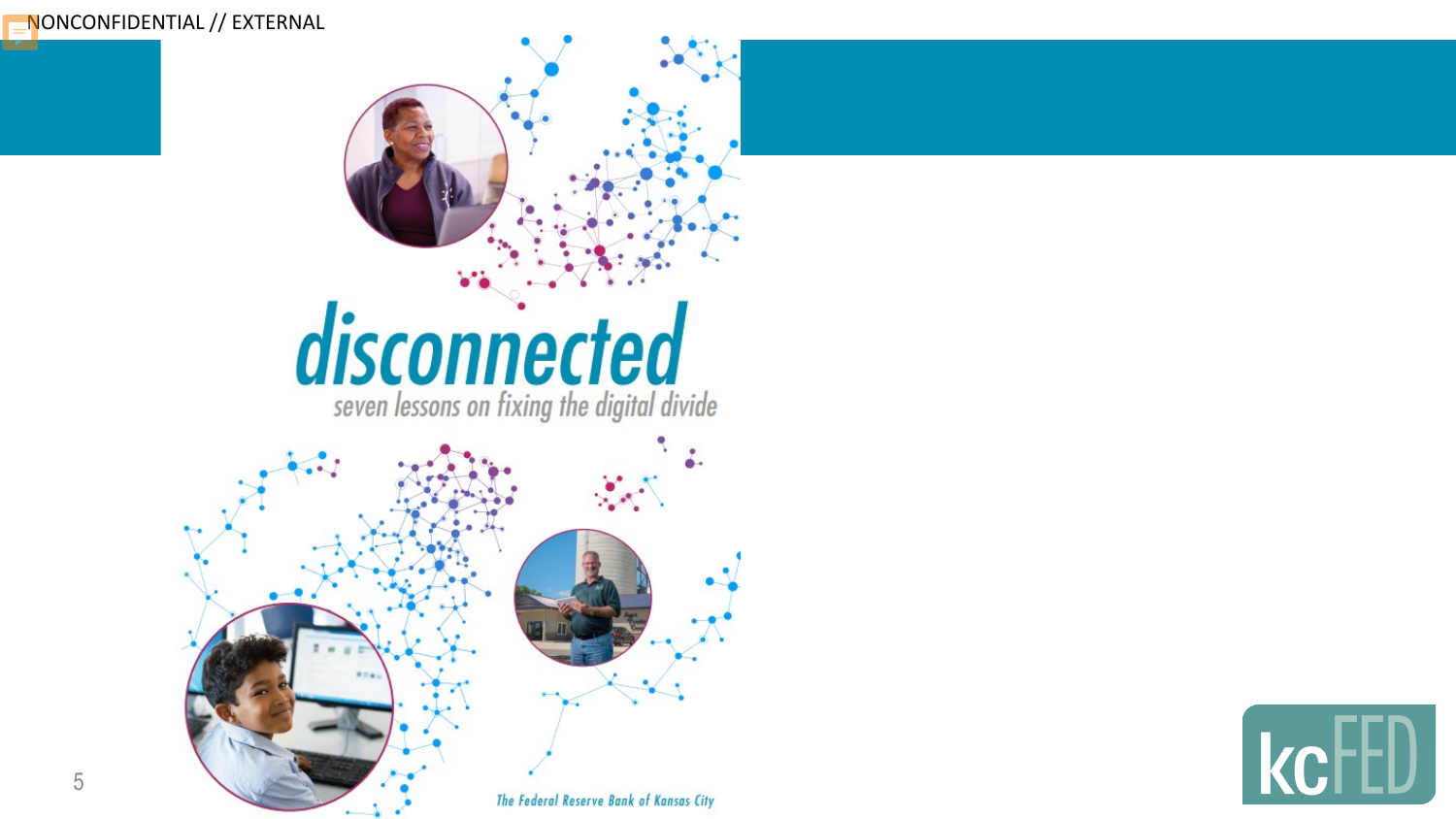#### Affordable Devices



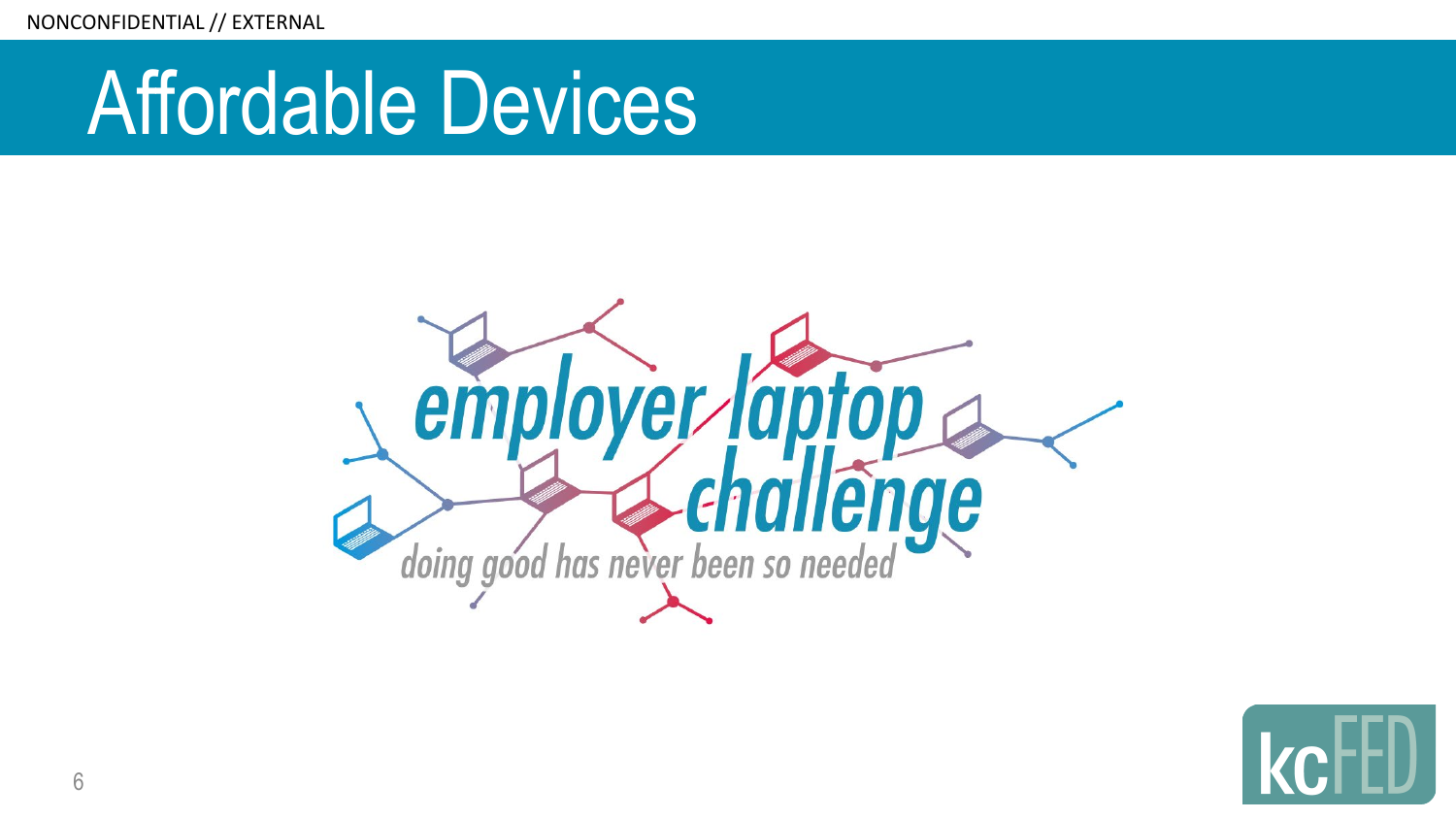NONCONFIDENTIAL // EXTERNAL

#### INVESTING IN **Rural Prosperity**



*Chapter 15: Bringing Broadband to Rural America: The Role for Philanthropy*

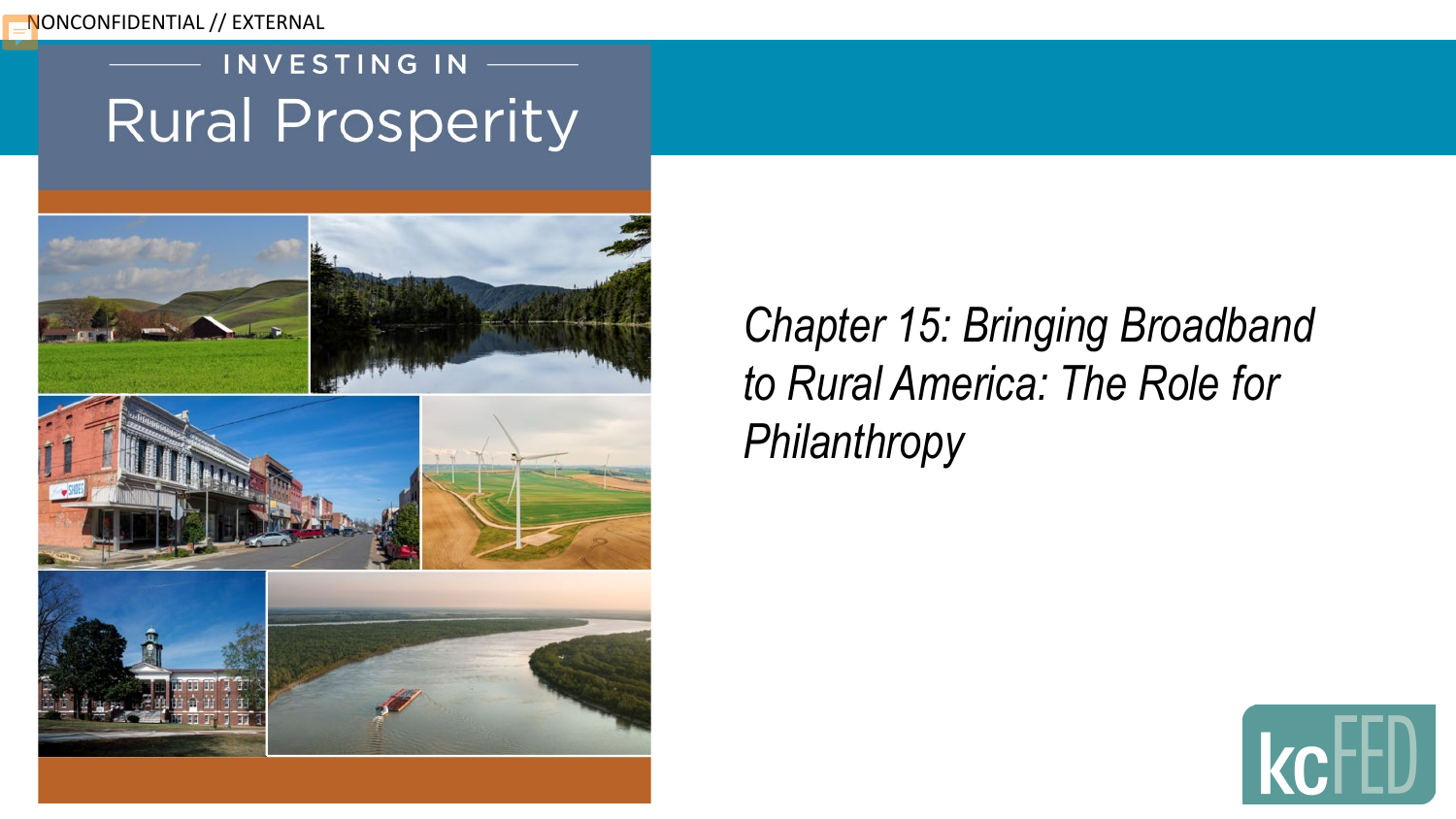#### Broadband Equity, Access & Deployment (BEAD) Program



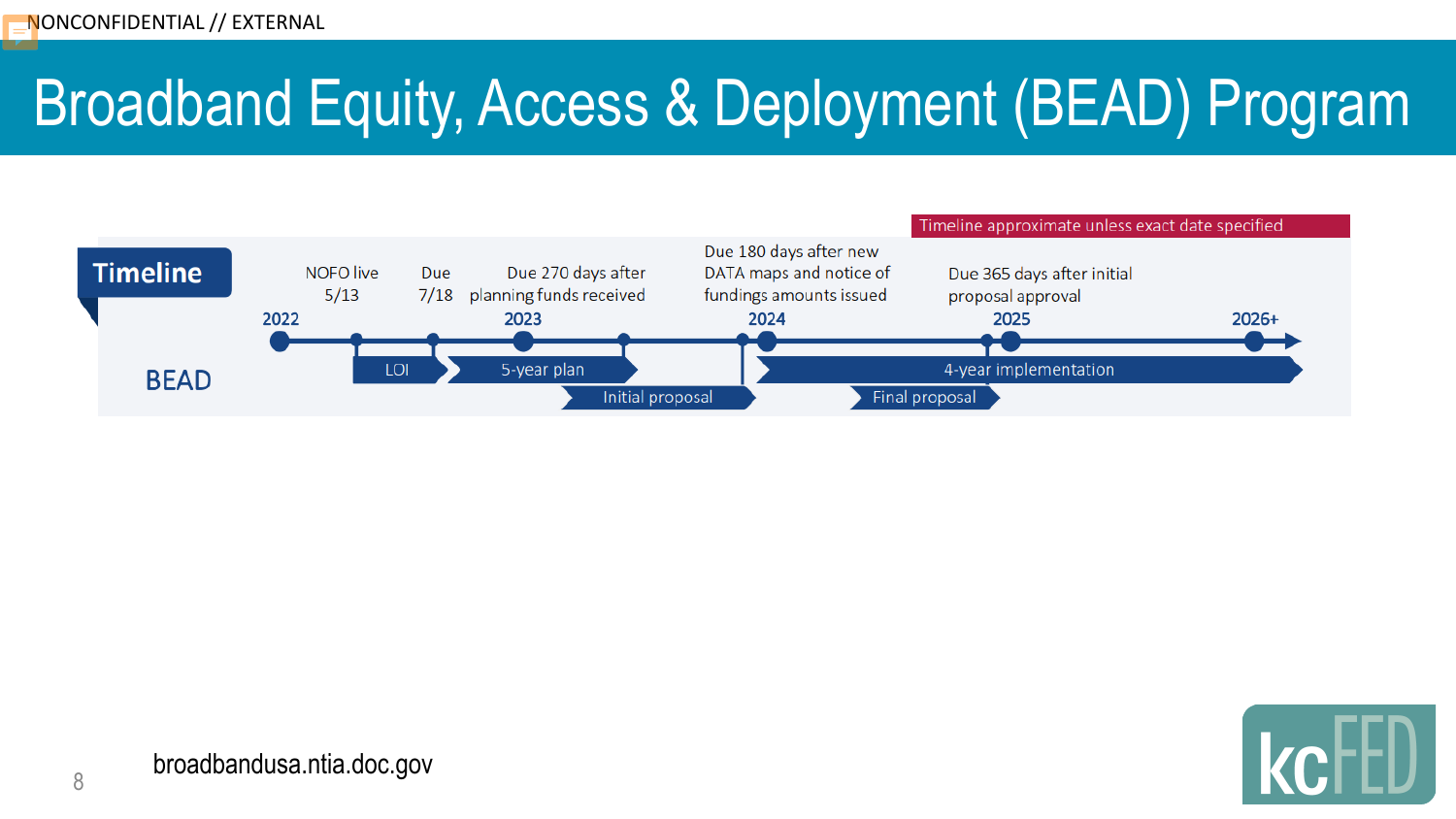#### A few considerations



*This isn't a field of dreams.*

*Just because we build it, doesn't mean they'll come.*

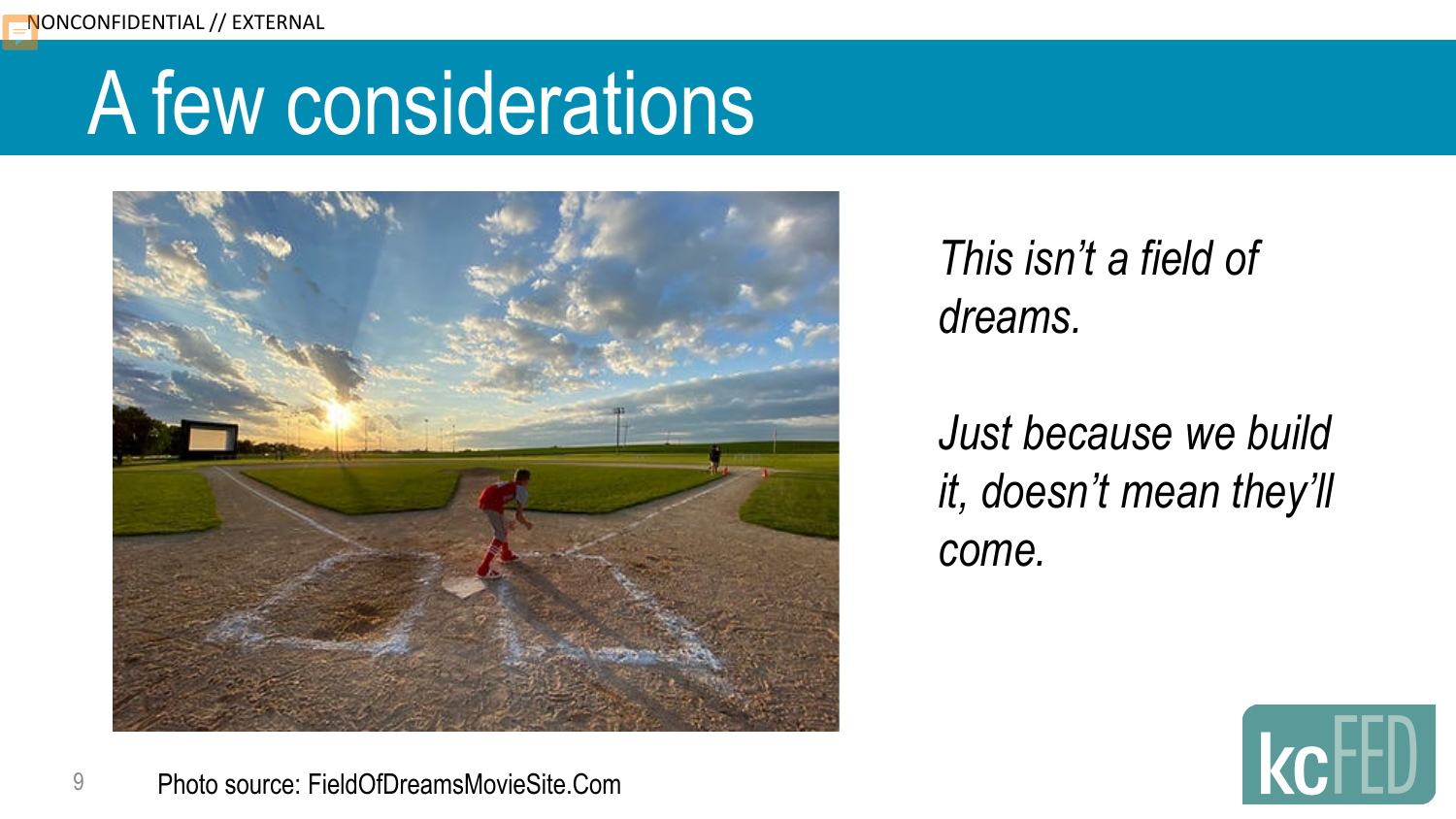#### A Few Considerations

*"But our analysis suggests that less than half of this prior (broadband) funding has been distributed due to challenges with application approvals, map definitions and the like. So, we could see difficulties with the latest rounds of funding as well…*

*…Another challenge is that many communities don't have the capacity — either in terms of people or in terms of technology — to distribute funding."*



Tom Barkin President, Federal Reserve Bank of Richmond

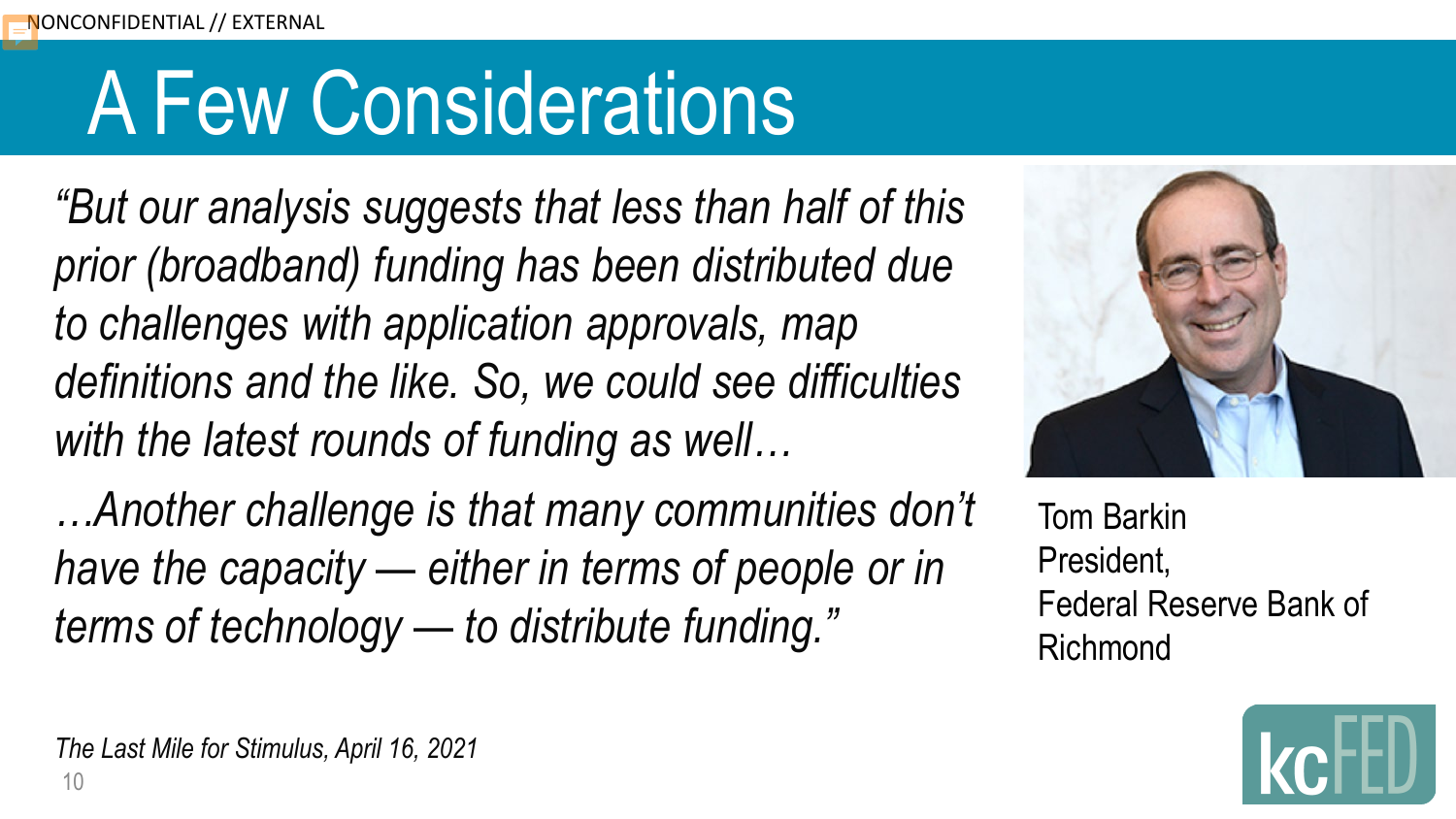### The Urban Digital Divide

*"In the urban sphere, there is little need to build large infrastructure networks or undertake complex studies. Rather, the solutions need to be centered around education, digital literacy, and demonstrating the internet's relevance and benefits*."

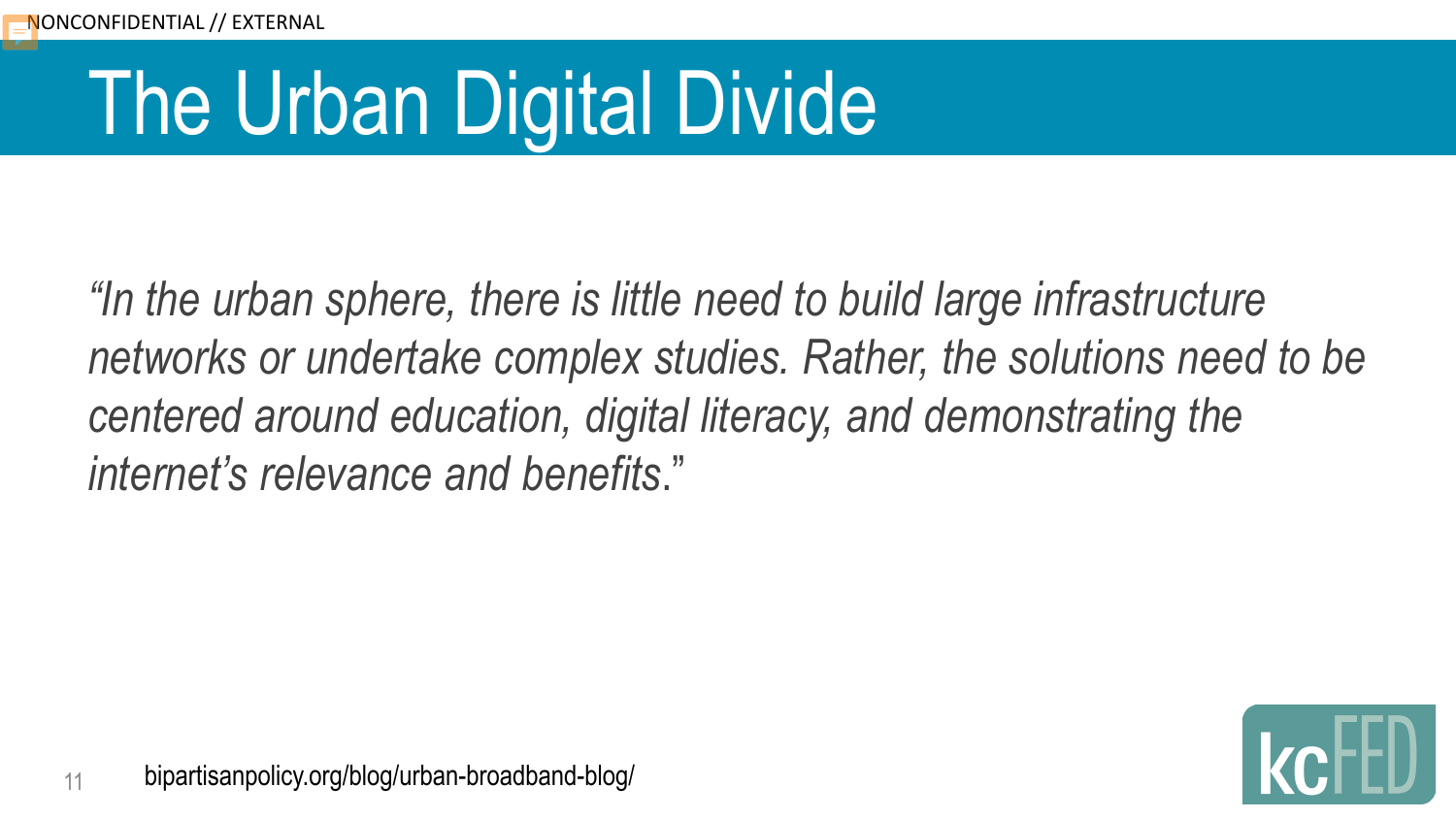#### Digital Inclusion

The activities necessary to ensure that all individuals and communities, including the most disadvantaged, have access to and use of information and communication technologies.

At the most basic level, this can be thought of as a three-legged stool supported by:

- 1. Affordable, robust broadband internet service
- 2. Internet-enabled devices that meet the needs of the user
- 3. Access to digital literacy training

Experts and practitioners increasingly are adding the following elements to the definition: highquality technical support, and applications and online content designed to enable and encourage self-sufficiency, participation and collaboration.

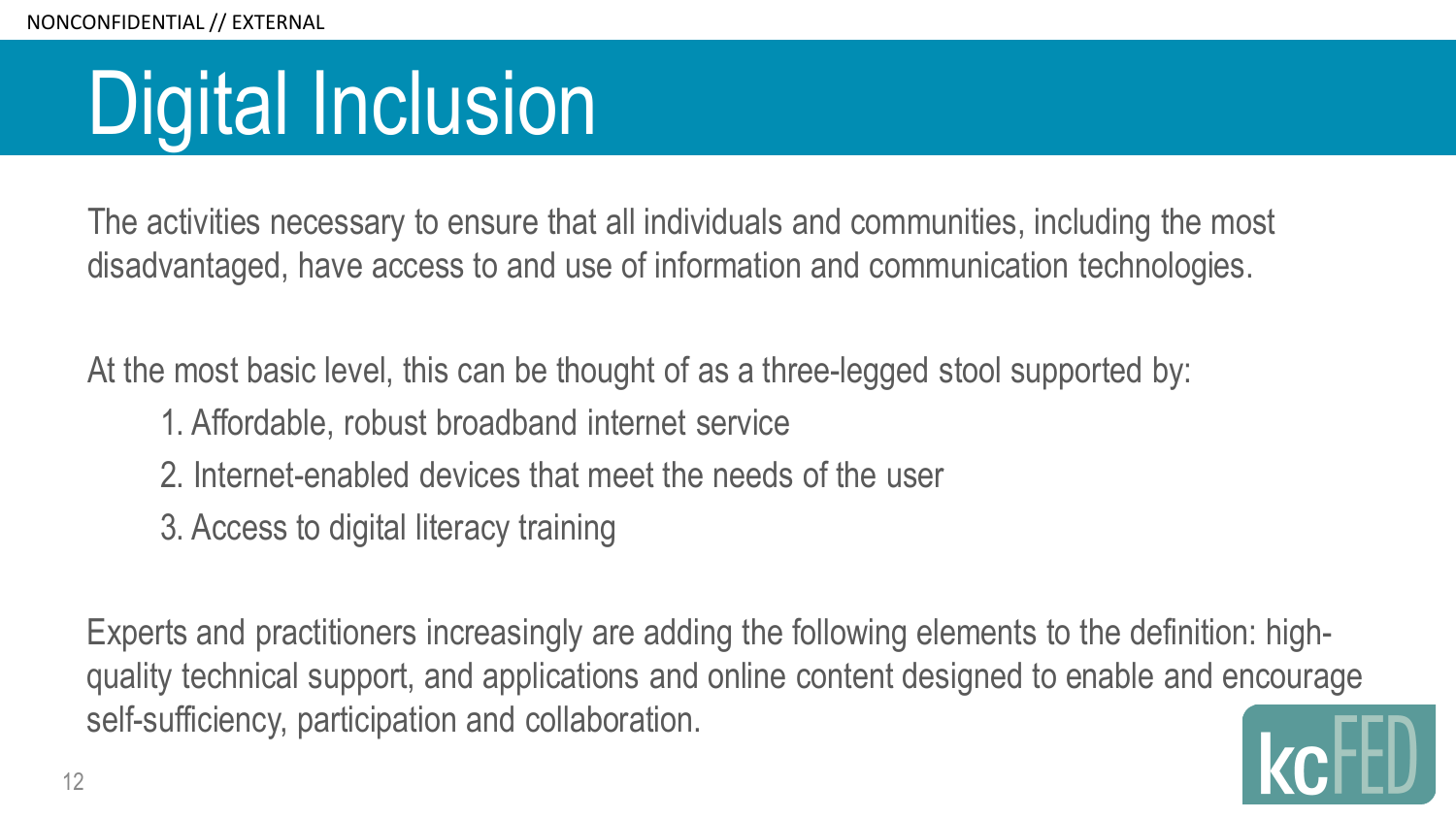### Federal Funding for Digital Inclusion

- 2021: Emergency Broadband Benefit
- 2022: Affordable Connectivity Program
- 2022: State Digital Equity Planning Grants

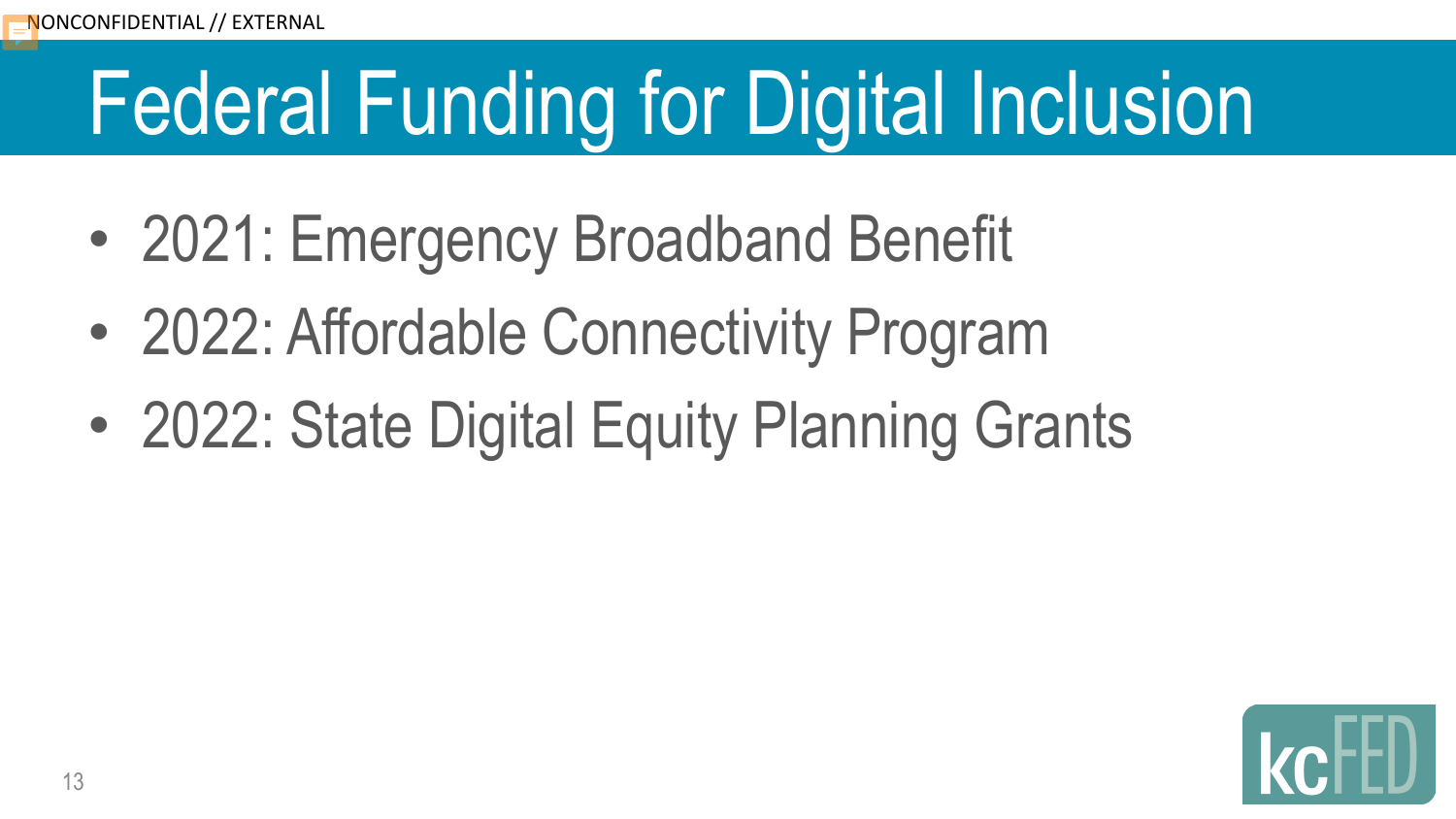# Notice of Funding Opportunity



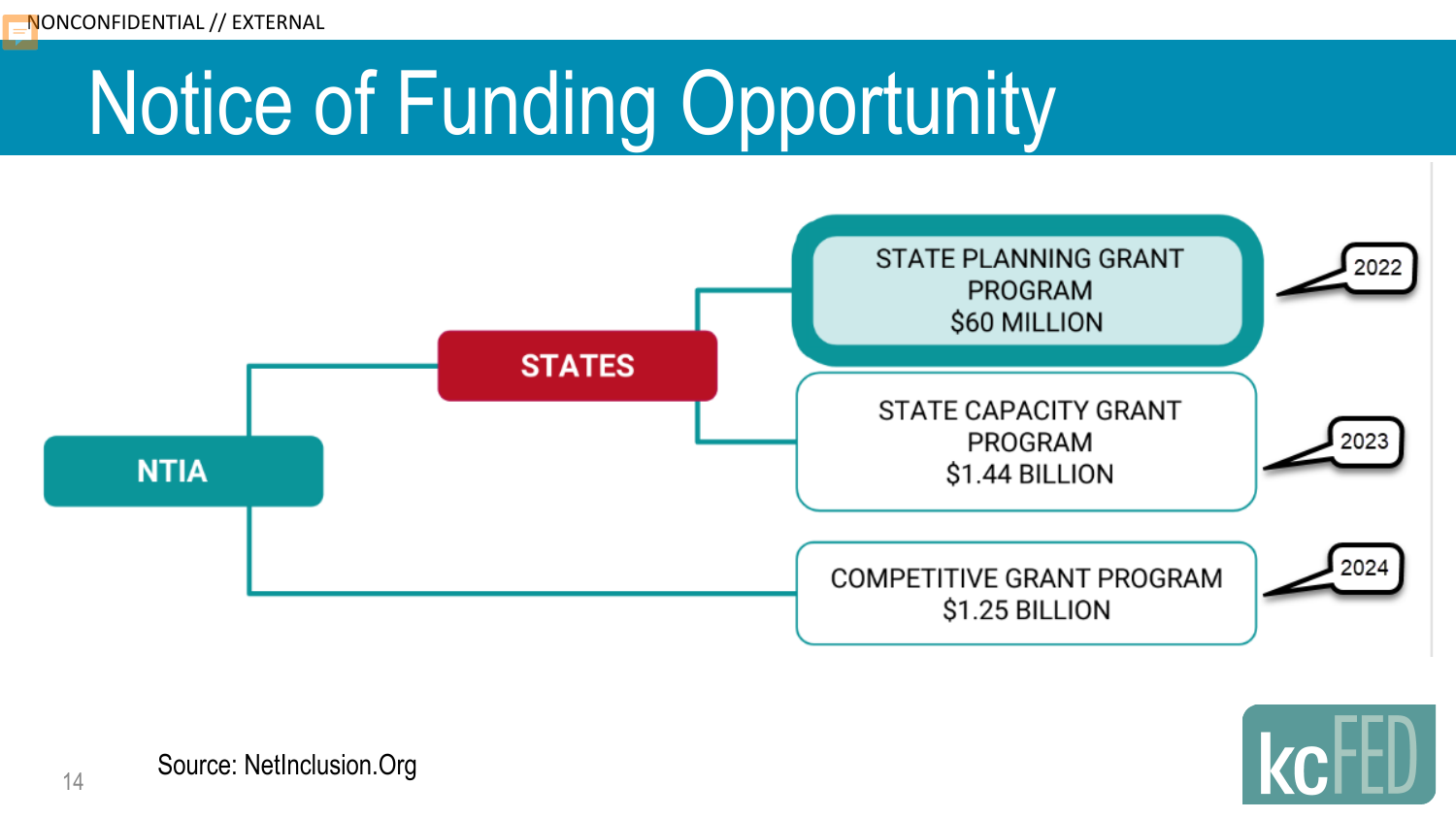# DEP Grant Highlights

- Governors apply through July 12
- Tribal communities can also apply
- September 29: Earliest date funds distributed

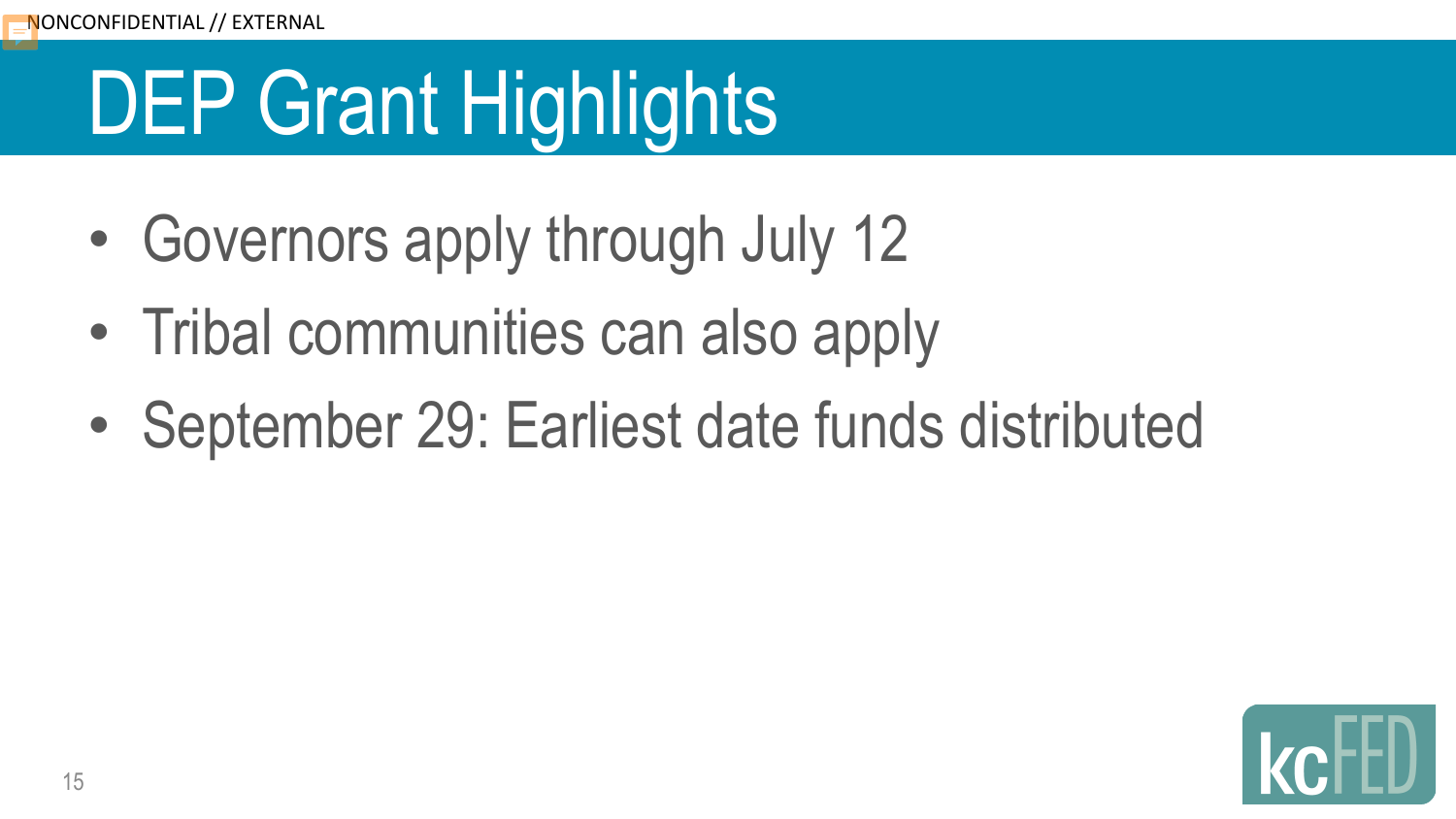# DEP Grant Highlights

- DEP should be linked to BEAD programs
- Create overlap between state DEA and BEAD planning teams
- Establish formal and direct communication and collaboration pathways between DEA and BEAD planning teams

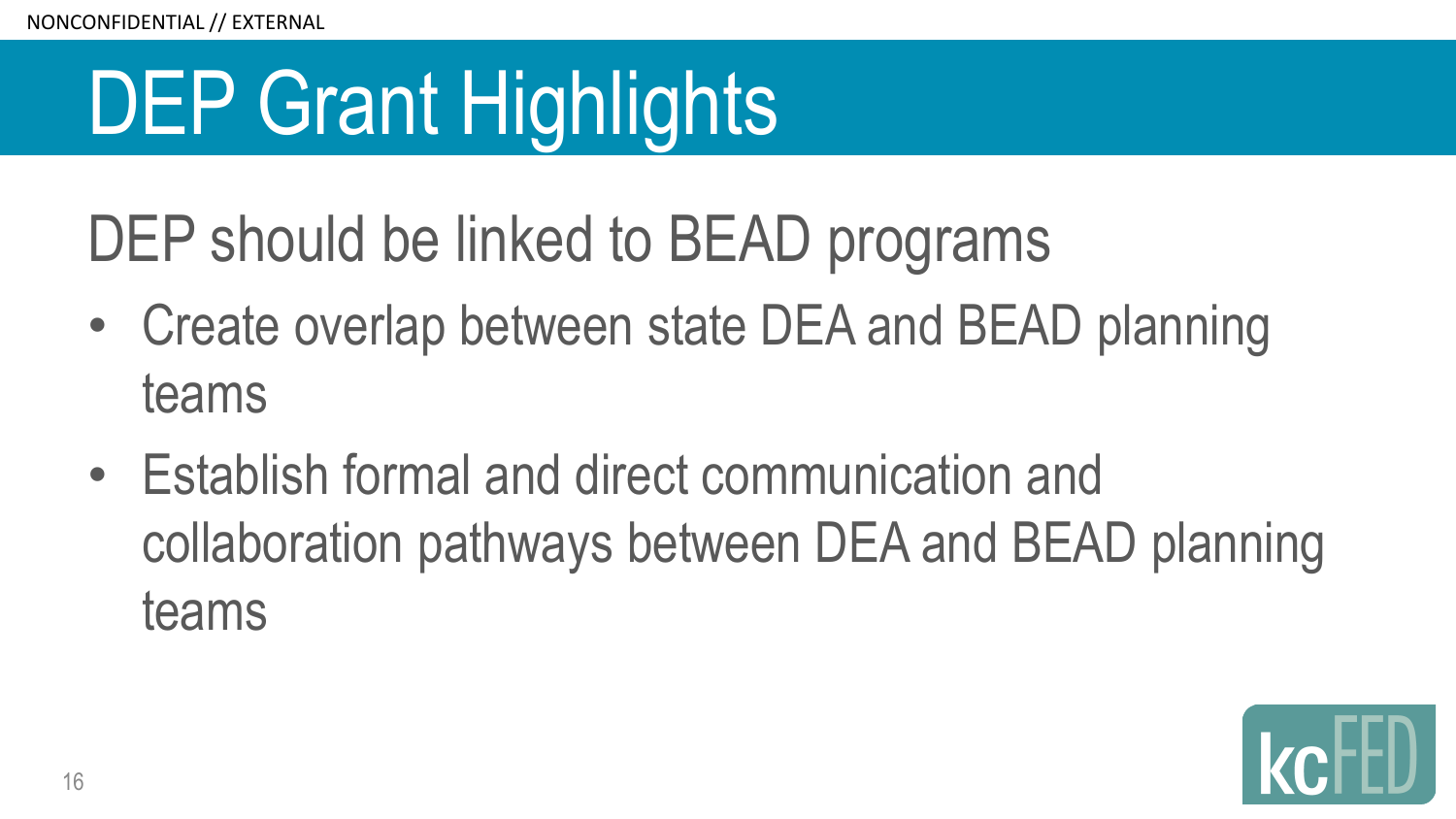### Digital Equity Plans Must Include:

- A digital equity needs assessment
- An asset inventory of existing DI resources, programs, plans, and strategies
- A coordination and outreach strategy
- A description of how existing local digital equity plans will be incorporated

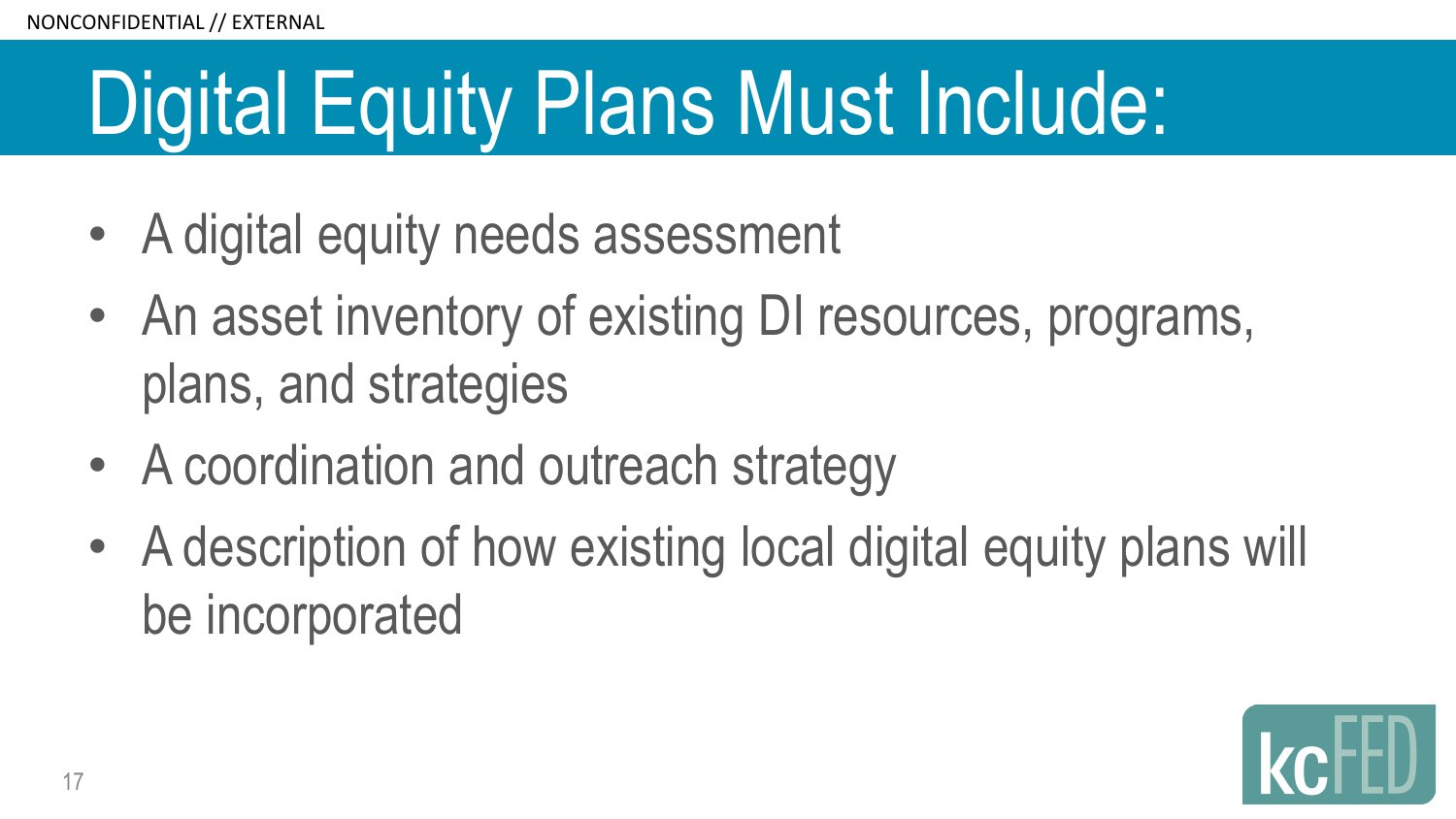# Digital Equity Plans Must Include:

- A description of how the state will engage and partner with:
	- Workforce agencies
	- Community-based organizations and labor organizations
	- Higher education institutions
- A timeline for implementation of the plan
- Outline of coordination across DEA, BEAD, and other federal or private DE funding

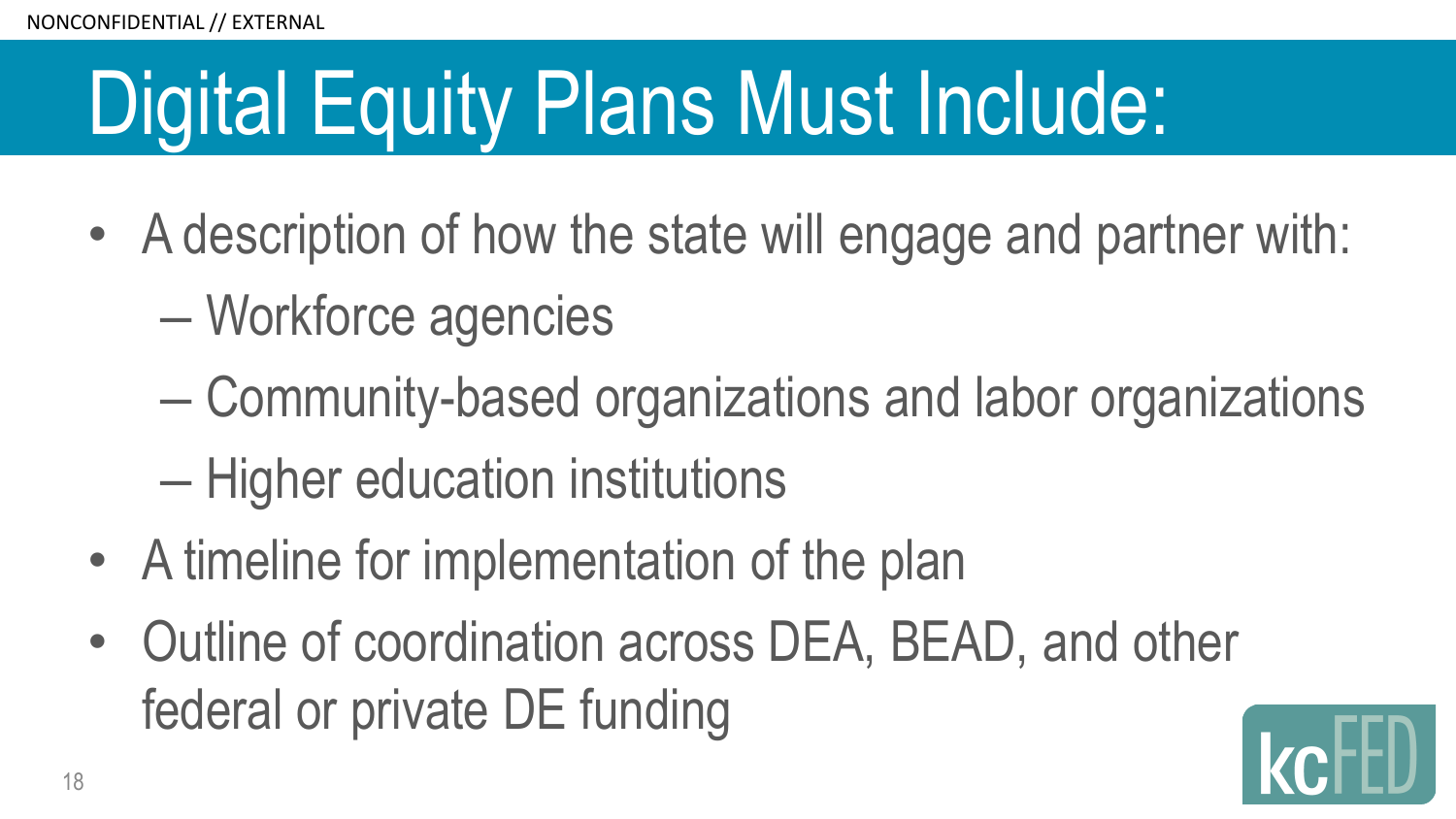#### A Final (re)Consideration

*…Another challenge is that many communities don't have the capacity — either in terms of people or in terms of technology — to distribute funding."*

*The Last Mile for Stimulus April 16, 2021*



Tom Barkin President, Federal Reserve Bank of Richmond